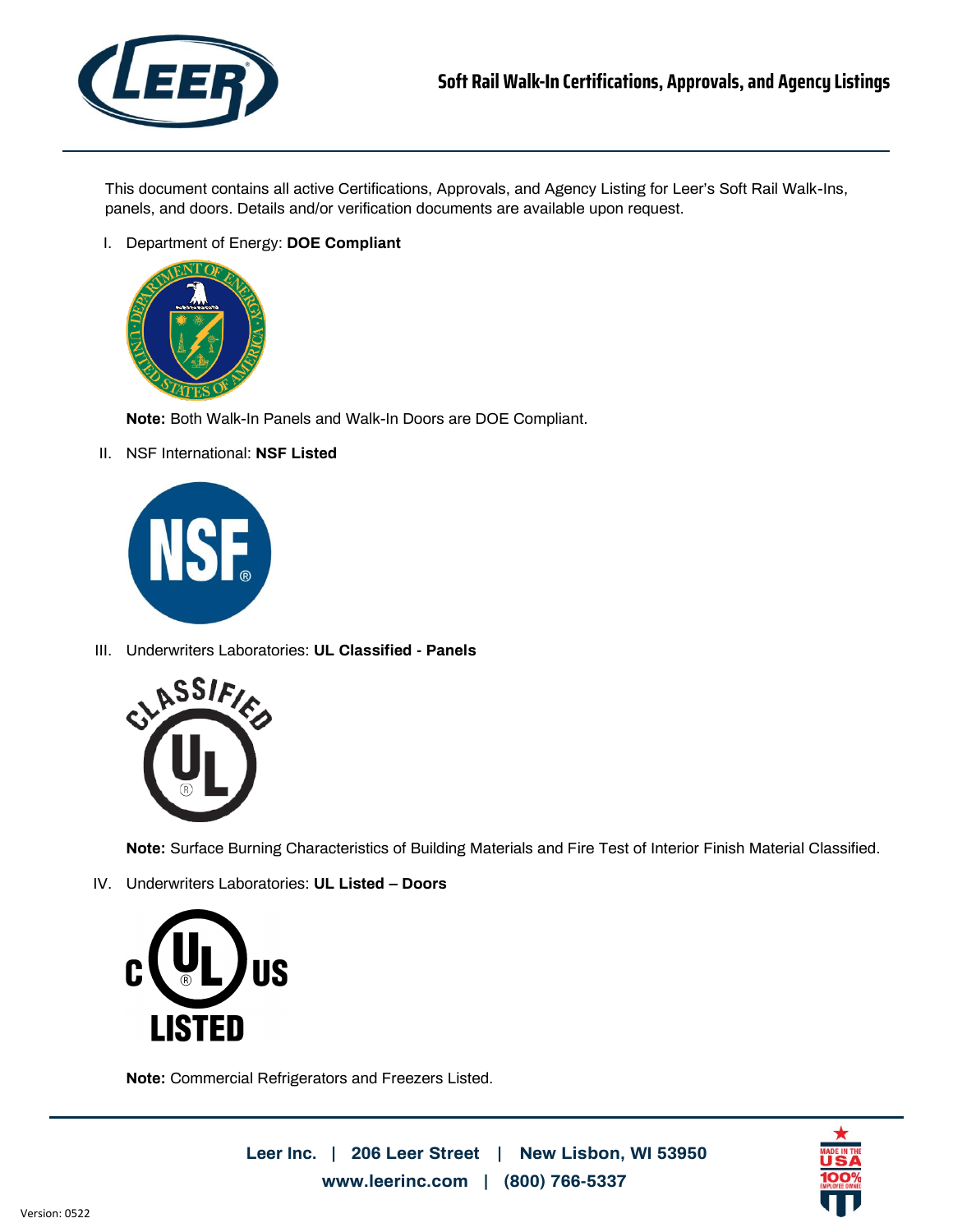

V. Underwriters Laboratories of Canada: **ULC Listed – Panels**



**Note:** Surface Burning Characteristics of Building Materials and Assemblies Listed.

VI. Underwriters Laboratories of Canada: **ULC Listed – Doors**



**Note:** Refrigeration Equipment Listed.

VII. International Code Council Evaluation Service: **International Building Code Compliant**



**Note:** Per the City of Los Angeles and the State of California the LABC and CBS Supplements to our ICC-ES are acceptable alternatives to Los Angeles Research Report (LARR) approvals.

VIII. International Energy Conservation Code: **IECC Compliant**



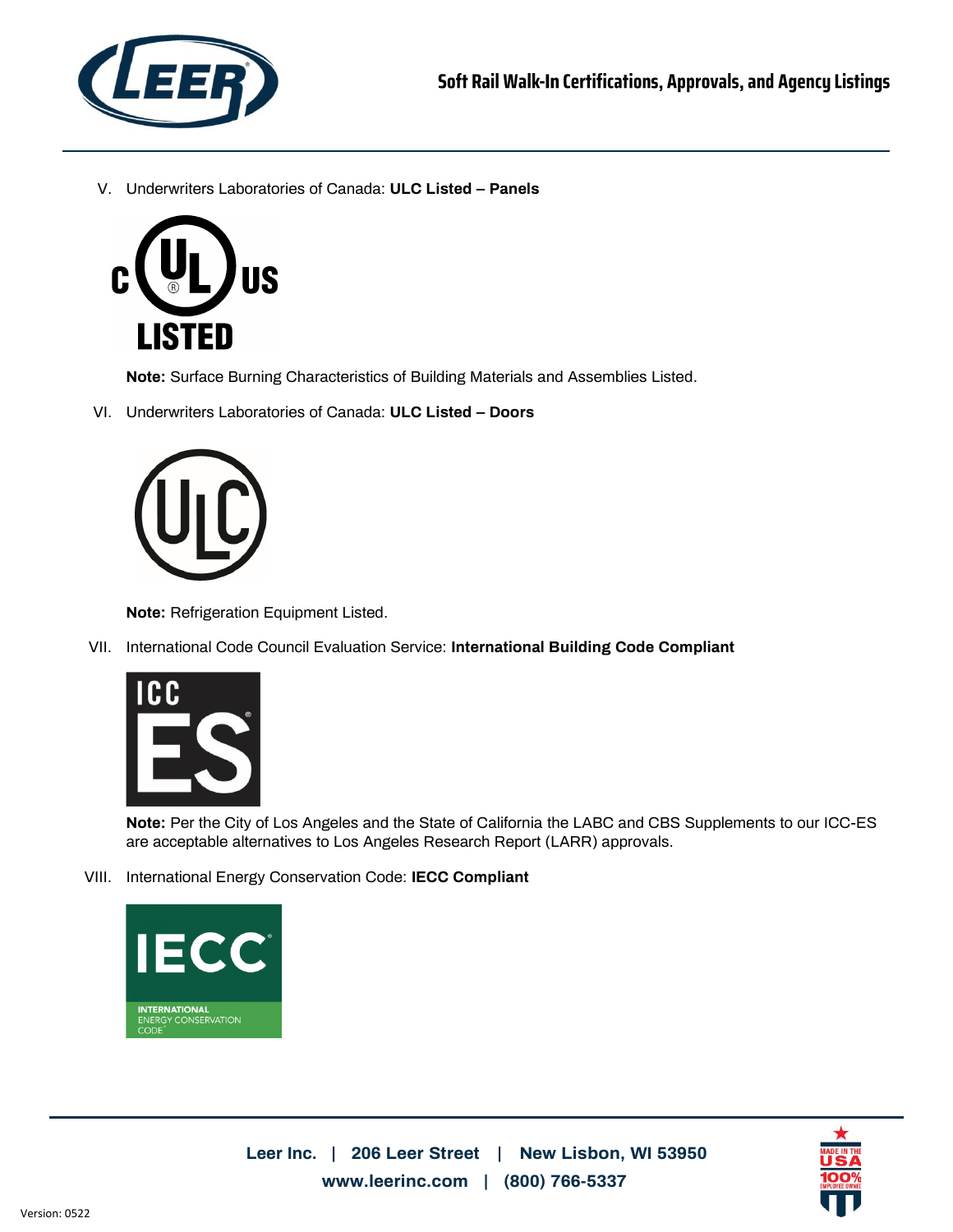

IX. Factory Mutual: **FM Approved**



**Note:** FM Approved units must be requested.

X. International Energy Conservation Code – Energy Independence and Security Act: **EISA Compliant**



XI. State of Wisconsin Department of Safety and Professional Services: **State of Wisconsin Approved**



XII. State of Oregon Building Codes Division: **State of Oregon Approved**



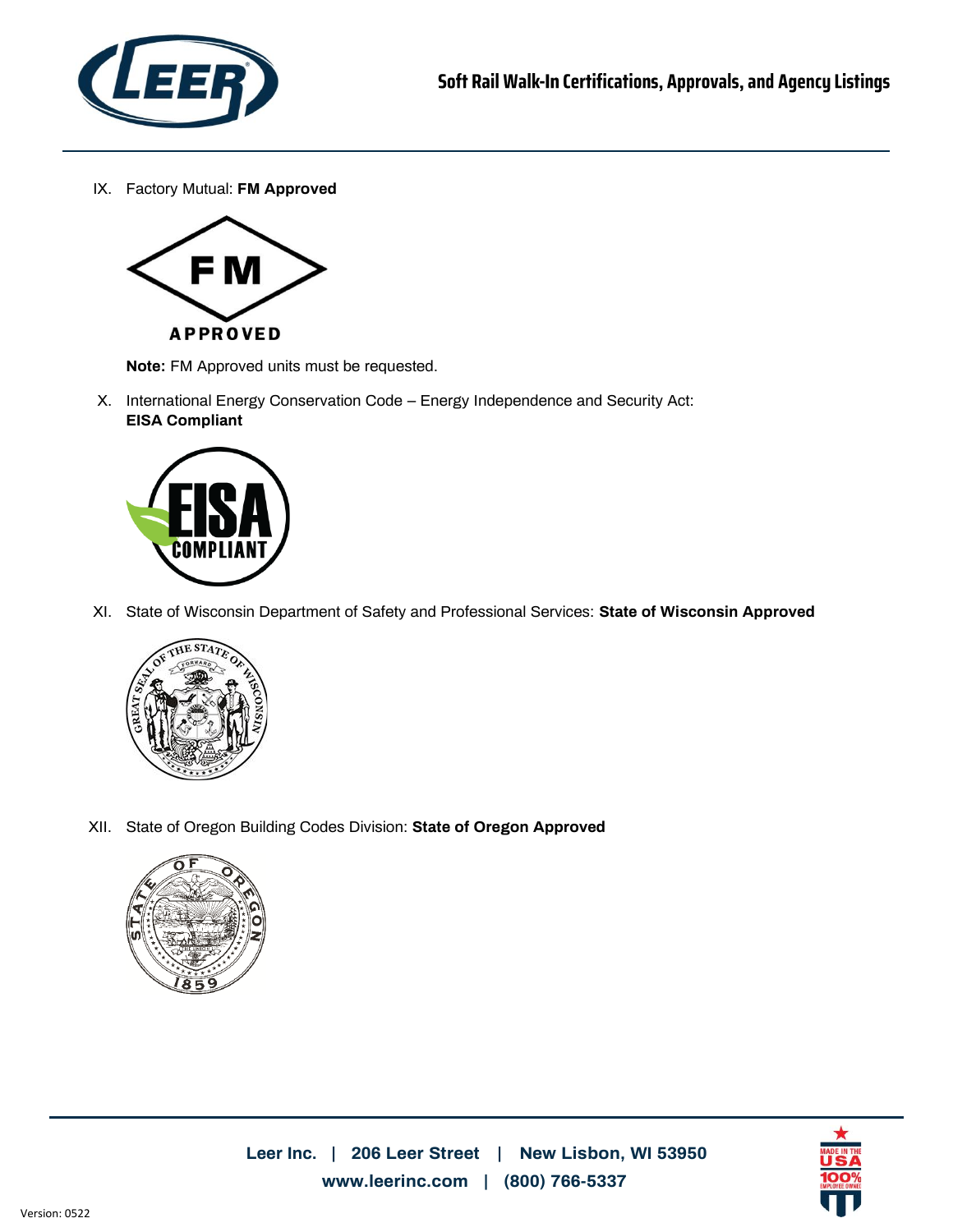

XIII. City of Houston Building Inspection Division: **City of Houston Certified**



XIV. City of Chicago Department of Buildings: **City of Chicago Compliant**



**Note:** Pressure Release Valves for units being shipped into the City of Chicago must be requested.

XV. The Department of Building and Safety – Los Angeles Research Report: **LARR Compliant**



**Note:** Per the City of Los Angeles and the State of California the LABC and CBS Supplements to our ICC-ES are acceptable alternatives to Los Angeles Research Report (LARR) approvals.